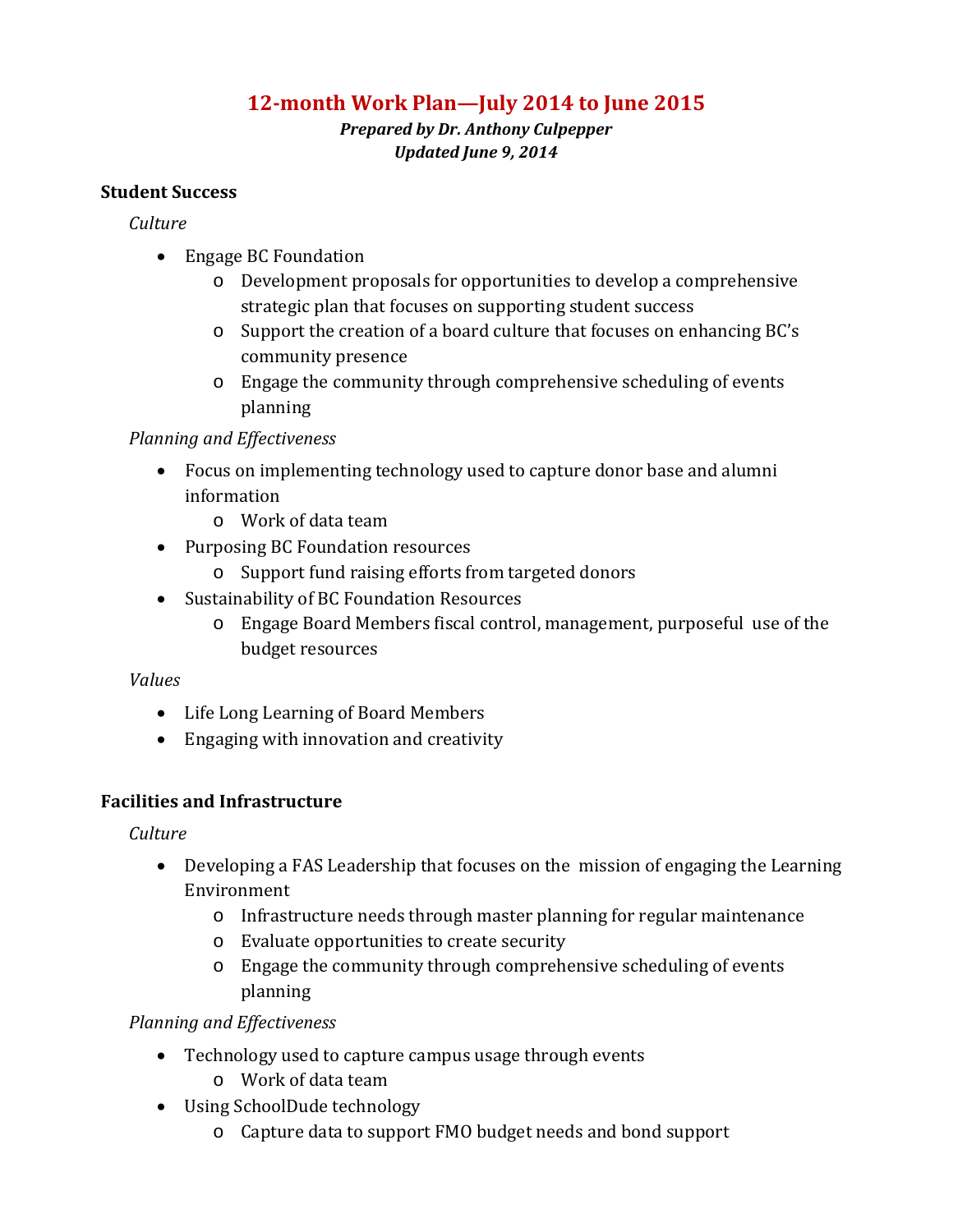- o Capture data to support security deployment efficiency
- Sustainability of the Learning Environment
	- o Engage Budget Managers and VPs in fiscal control and management of the budget

### *Values*

- Supporting and Enhancing the Physical Learning Environment
- Engaging with innovation and creativity

# **Integration:**

*Culture*

- Create a culture of systems thinking to support removal of silos
- Deliberate and intentional conversations concerning infrastructure needs, shared best practices for budget control and management, and transparency

### *Data-driven effectiveness*

- Align FAS Leadership work with overall mission goals of the college
	- o Implementing SchoolDude Technology for FMO and Security
		- o Implementing Events software

### *Values*

• Openness

### **Communication**

*Culture*

- Ongoing FAS Leadership meetings
- Create a culture of fiscal responsibility through budget development, control, and management.
- Support a culture of sustainability planning

# *Planning and Effectiveness*

- Active monitoring and analysis of budgets
- Master FMO planning for regular maintenance
- Development of Bond initiatives to support building the sustainability of the physical learning environment

### *Values*

• Building sound and sustainable physical learning environment